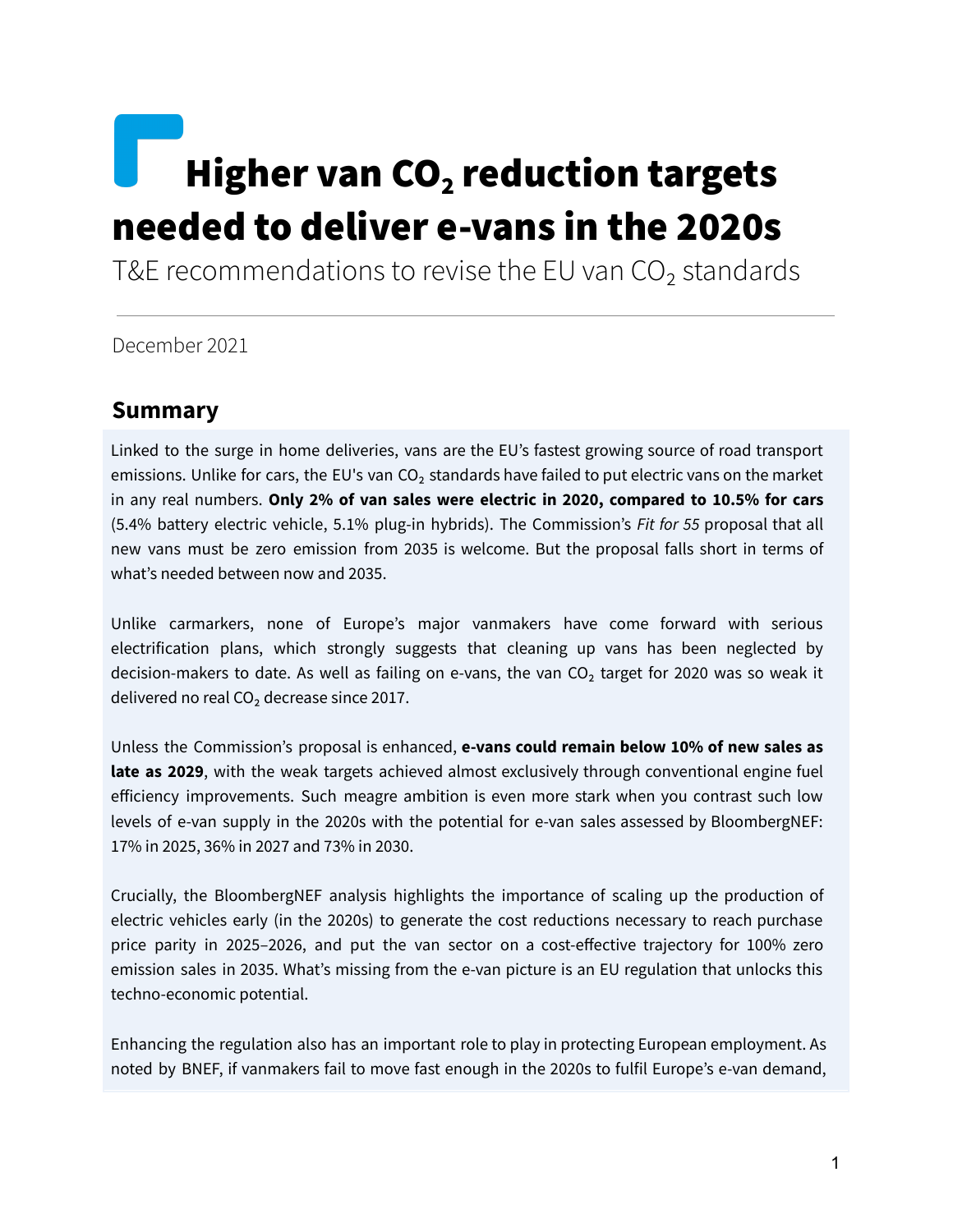European jobs are on the line. The lack of commitment by vanmakers to serious electrification underlines the point.

Based on BloombergNEF's work, T&E calls on the co-legislators to **significantly raise the ambition level of the proposed targets:**

- Early build up of e-van volumes is essential for Europe to be able to go to **100% zero emission by 2035**. Raising the 2030 target alone will not suffice as it will only spur investments towards the very end of the decade and from 2030 onwards. To ensure an optimal supply of e-vans, the **emissions reduction target for 2025 needs to be raised to -25% (up from -15%), and a new 2027 target of -45%** is required to ensure momentum in the second half of the decade.
- For Europe to be on a feasible path to zero emissions in 2035, **the 2030 target needs to be raised to -80%** (compared to the -50% target proposed by the Commission for 2030).

The projected outcomes under the Commission proposal contrast sharply with the pathway advocated by T&E (see figure below). There are close to 30 million vans on EU roads today, but only 2 million would be electric by 2030 under the Commission's proposal. Compare this to 6 million e-vans under the T&E-recommended scenario. Regarding emissions, the more ambitious proposal saves a further 42 MtCO<sub>2</sub> across the EU between 2025 and 2030 - including 13 Mt in 2030 alone. For context, 42 MtCO<sub>2</sub> corresponds to the annual emissions of all vans in France, Germany and Italy, while 13 Mt is more than the  $CO<sub>2</sub>$  emitted by all vans in Germany alone.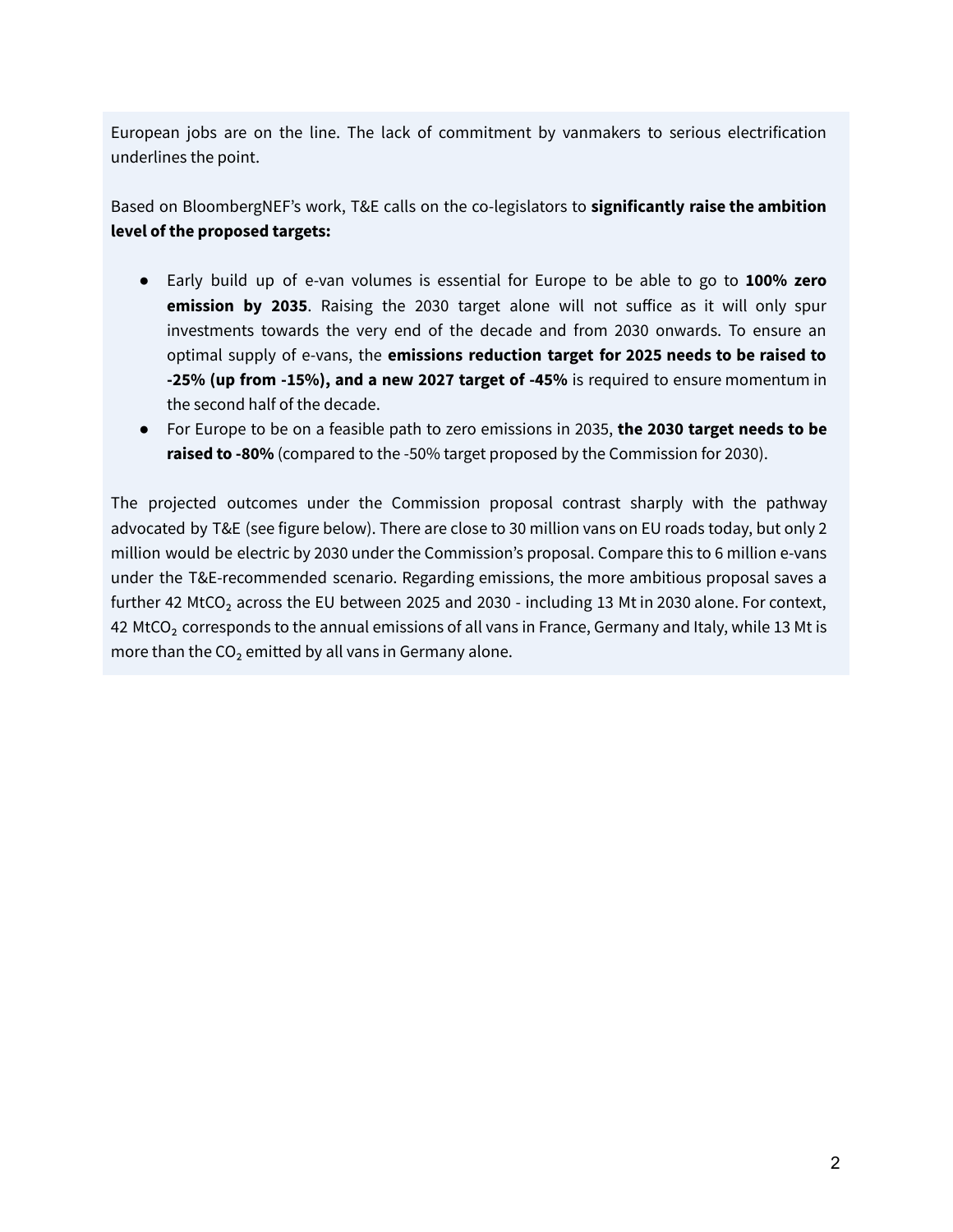

Notes: A 50% CO2 reduction by 2030 was proposed by the Commission as part of the Fit for 55 package. T&E recommends -80% for 2030, complemented by cuts of 25% for 2025 and 45% for 2027. E-van sales are estimated from the different CO2 targets, assuming ICE improvement, mass adjustment, eco-innovation credits and WLTP-NEDC uplift.

Source: T&E modelling of the van CO2 standards regulation, and Bloomberg NEF forecasts from Hitting the EV inflection point, 2021

With regard to regulatory modalities, legislators must ensure the regulation does not boost plug-in hybrid (PHEV) vans, noting the problems PHEVs have caused in the car regulation (where  $CO<sub>2</sub>$ emissions from PHEV cars are on average two to four times higher on the road compared to official lab results). It's welcome that the proposal signals the removal of the benchmark for Zero and Low Emission Vehicles (ZLEV) vans from 2030, but important further reforms will be to only count ZEVs, to raise the level of the benchmark to 20 - 25%, and to remove the benchmark as soon as the market average reaches 25% ZEV sales. These are the most effective steps decision-makers can take to boost ZEVs, while avoiding incentivising PHEVs.

Vans continue to get heavier (and also bigger) partly because the heavier a van is, the more CO<sub>2</sub> it can emit under the EU 'mass adjustment' rule. Around 2 out of every 3 newly-sold vans are now heavy (i.e. Class III, weighing more than 1.76 tonnes), up from 55% in 2014. While the Commission proposes some changes on this issue, the perverse incentive to make vans heavier is not effectively tackled. To address this, T&E proposes splitting new vans into two categories, above and below 1.76t, **removing the mass adjustment factor**, and applying the van standards within each of these two categories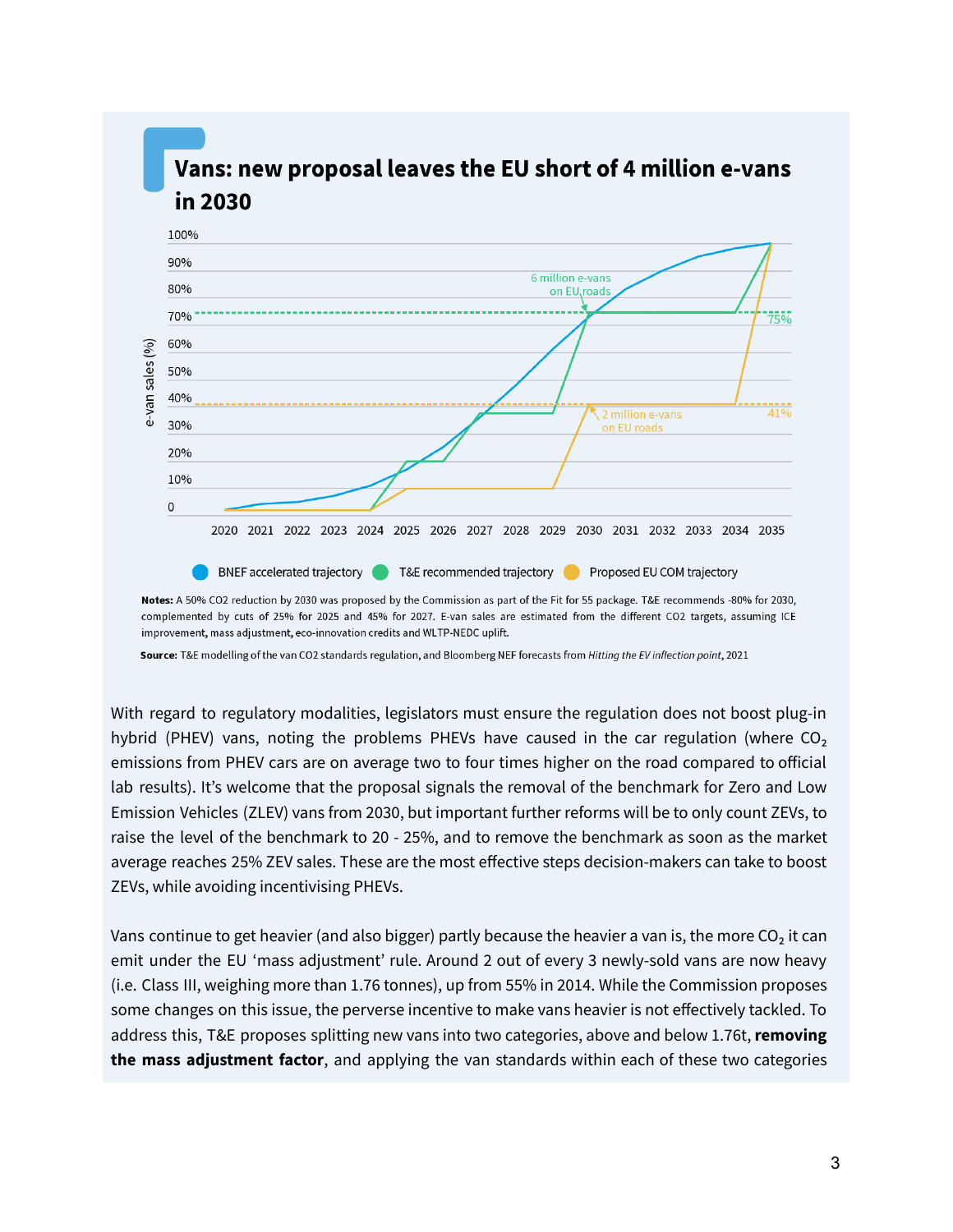separately. Such a reform will incentivise van-makers to make lighter vans within both categories and stop ever-heavier vans from continuing to weaken the targets.

Finally, the extra weight allowance for zero emission vans starting from 2025 is a welcome measure to facilitate their adoption. However, to avoid the risk of creating market distortion in favour of very heavy vans which out-compete light trucks in the 2030s, this measure should be phased out in the period 2030 to 2035.

# 1. Current situation

# Regulation has failed to reduce **CO<sup>2</sup>** emissions

Van CO<sub>2</sub> emissions have risen 63% since 1990, compared to increases of 23% for car emissions and 29% for truck emissions over the same period. The lack of progress on vans threatens to undermine the emissions reductions in new cars, and the European Green Deal commitment that transport comes "drastically less polluting, especially in cities"<sup>1</sup>. Already van emissions have grown to make up 11% of road transport CO<sub>2</sub>, up from 9% in 1990.<sup>2</sup> The recent boom in home deliveries is playing a major role, with annual van sales growing quickly, up 57% between 2012 and 2019.

 $CO<sub>2</sub>$  emissions from new vans haven't decreased over the past three years after taking regulatory flexibilities into account (see Figure 1 below). The 2020 van target of 147 gCO<sub>2</sub>/km was weak in the first place - and met only on paper. New vans emitted 156 gCO<sub>2</sub>/km on the road in 2020 - the same as in 2017. The provision allowing heavier vans to emit more  $CO<sub>2</sub>$  ('mass adjustment', explained further below) is the main reason the real-world average was 9 g/km (6%) above the target.

<https://eur-lex.europa.eu/legal-content/EN/TXT/?uri=COM:2021:252:FIN>.

 $1$  European Commission. (2021). Communication Global Approach to Research and Innovation Europe's strategy for international cooperation in a changing world. Retrieved from

 $^2$  In absolute values, CO2 emissions from vans in the EU27 were 87.7 Mt in 2019 (vs. 53.8 Mt in 1990) and 80.6 Mt in 2014 (lowest post-financial crisis point). This is a 9% increase in  $CO<sub>2</sub>$  emissions in five years.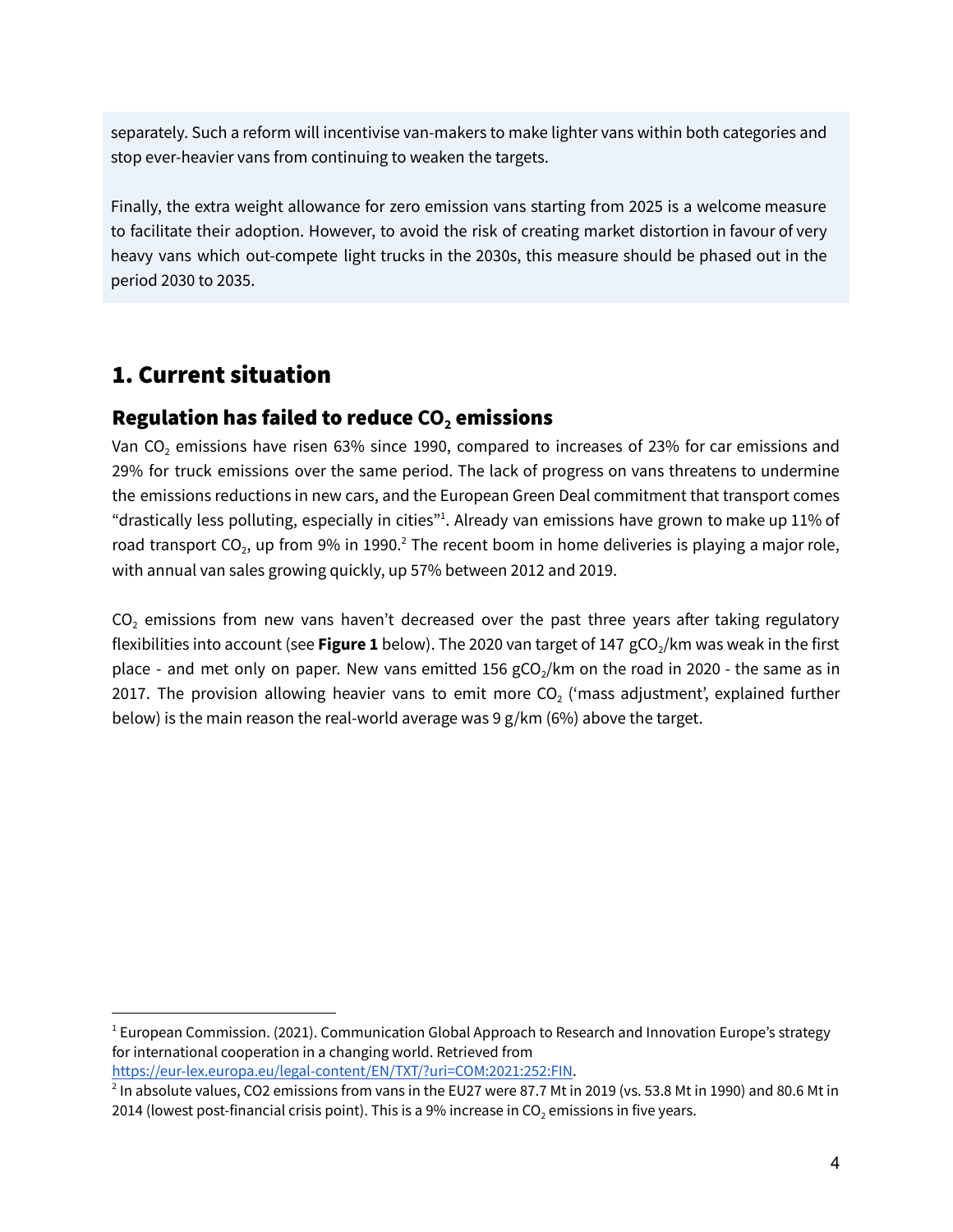

Source: EEA (2021) Monitoring of emissions from new passenger cars and vans.

#### **Figure 1: Van CO<sup>2</sup> emissions have not decreased since 2017**

### Regulation has failed to deliver e-vans

The combination of the weak target and indulgent flexibilities gave vanmakers a free ride and meant they didn't actually need to put electric vans on the market to reach the 2020 target. As the dark blue line in the graph below shows, the supply of electric vans in 2020 was not much different than it was in 2017 - or indeed back in 2012.

E-vans only made up 2% of new sales in 2020. The contrast with cars is stark, where the 2020/21 standard kicked in to both cut emissions and bring e-cars to the market in 2020 in real numbers, with 10.5% of new sales (5.4% battery electric, and 5.1% plug-in hybrid). This trend has continued in 2021 with e-cars making up 16% of new sales for the first half of the year (7.5% battery electric, 8.5% plug-in hybrid) based on provisional data.

According to the database maintained by the Transport Decarbonisation Alliance, customers are waiting to buy more than 208,000 zero emission vans, but cannot make these purchases until supply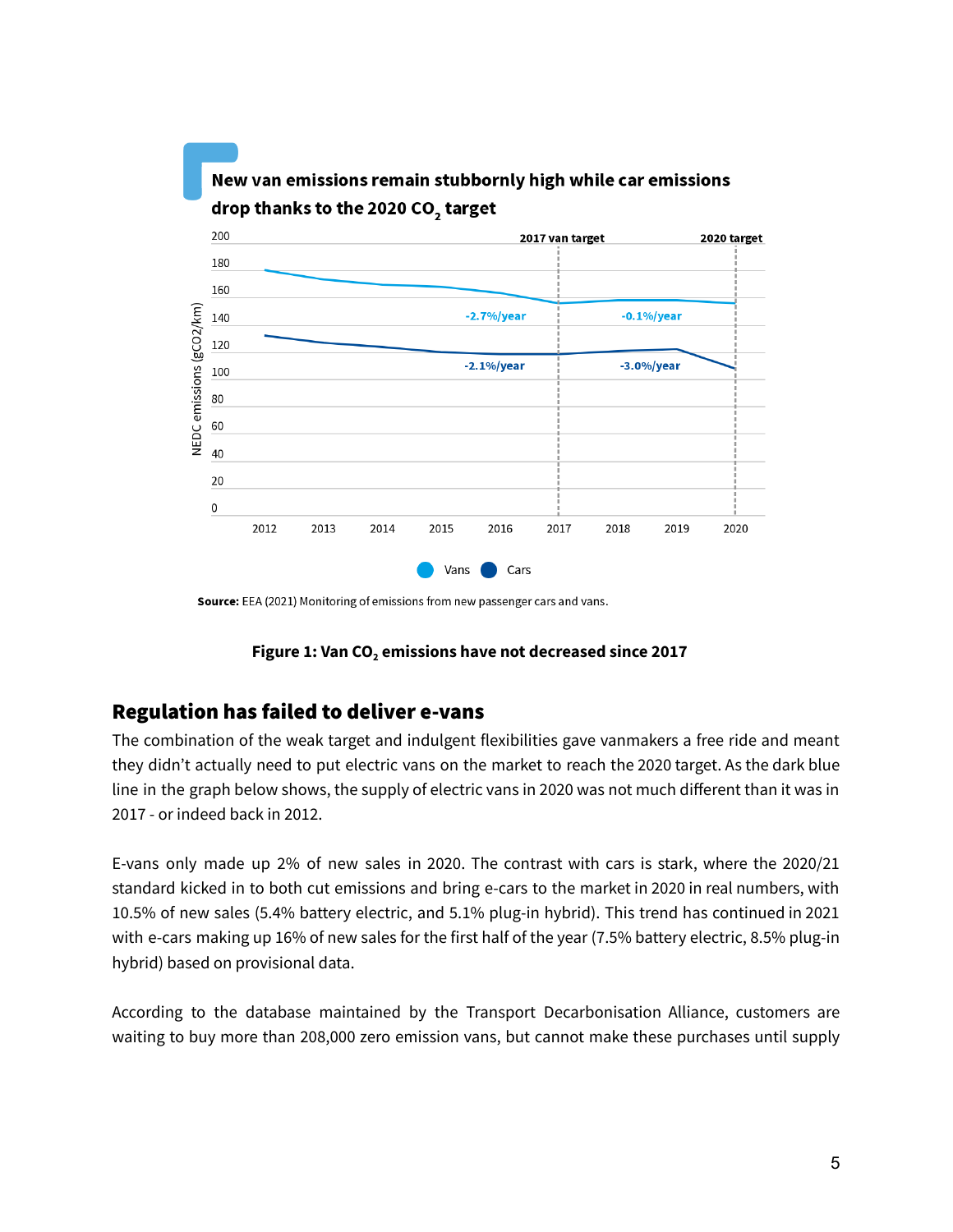increases. <sup>3</sup> A webinar in May 2021 hosted by T&E heard directly from leading delivery companies, DP-DHL and DPD, on the ongoing shortages in e-van supply.<sup>4</sup>



Source: EEA (2021) Monitoring of emissions from new cars and vans. Electric vehicles include both battery-electrics and plug-in hybrids.



## **Regulation has not delivered electrification plans from vanmakers**

On top of failing to reduce CO<sup>2</sup> and deliver e-vans, the **standards currently in place have failed to prompt any major vanmaker to announce serious electrification strategies**. Across this sub-sector, there remains **little evidence of real climate ambition** among major van-makers; as yet none have committed to reaching 100% zero emission in new sales.

By contrast, carmakers such as the Volkswagen brand have pledged that 70% of its sales will be zero emission by 2030 and 100% in 2035, while commitments made by truckmakers such as Scania, Daimler and Volvo indicate that 50% or more of new truck sales will be zero emission by 2030.

The absence of comparable pledges by van-makers is a **deafening silence which only suggests that vanmakers hope to continue selling as many polluting diesel vans as possible** for as long as

<sup>&</sup>lt;sup>3</sup> TDA (2021). Retrieved from <https://tda-mobility.org/zero-emission-freight-vehicles/>. For an example of a direct corporate appeal for more e-van supply see:

<https://theenergyst.com/dpd-takes-100-more-e-vans-urges-manufacturers-to-get-a-move-on/>

<sup>&</sup>lt;sup>4</sup> "Vans: why is going electric taking so long?", hosted on 27 May by T&E recorded here: <https://www.transportenvironment.org/vans-why-is-going-electric-taking-so-long-webinar/>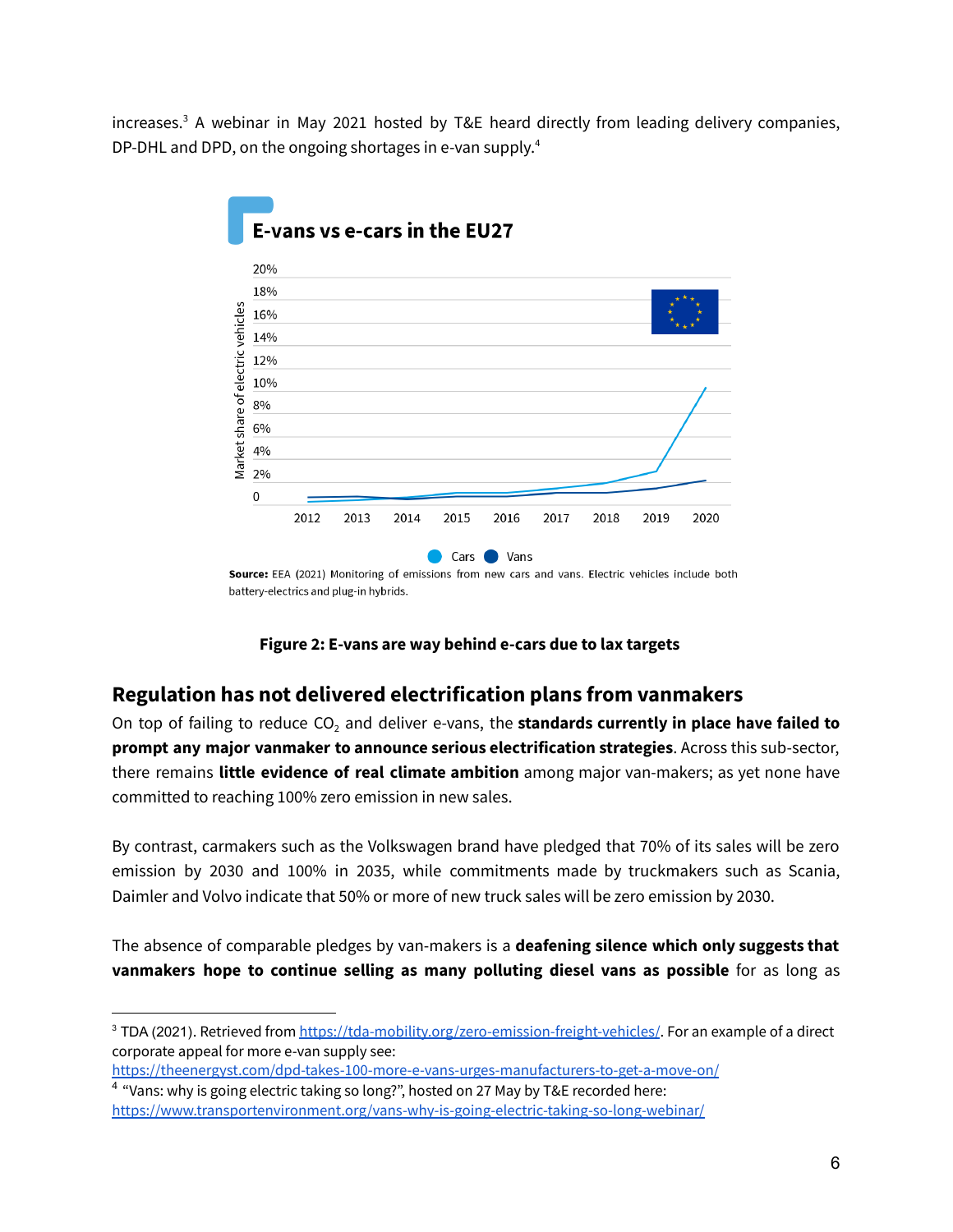possible. By doing this, vanmakers aim to maximise their profits on previous generations of combustion engine and vehicles instead of making future- and climate-proof investments in emobility. Only robust regulatory action by law-makers will put electric vans on Europe's streets.

# **Regulatory failure on vans harms cities and towns in particular**

Some 3 out of 4 people in the EU live in cities or towns. Earlier this year 27 cities wrote to the Commission and, drawing attention to data which indicates that the average van emits almost twice the nitrogen oxides of the average car, they asked for the vans proposal to deliver a rapid increase in e-van supply. 5

The reality is that cities alone do not have the power to shift van-maker strategies and the type of vehicles they supply in volumes: van makers will simply not invest in large-scale e-van production because some cities want them to. The supply-side momentum delivered by  $CO<sub>2</sub>$  standards is required.

The revision of the van  $CO<sub>2</sub>$  standards is a once in a decade opportunity to reverse the problem and ensure enough electric vans come to market in the 2020s to allow cities and users to meet their zero emission plans. EU law-makers can and should ensure cities and businesses reap the benefits of clean affordable emobility.

# **Will the regulatory neglect of vans be continued?**

Vans have long been an area of regulatory neglect. Repeatedly, vans have slipped through a gap between passenger cars on the one hand, and heavy duty vehicles on the other, with partial exemptions from EU safety rules such as driving and rest times for example, and environmental policy such as tolling legislation. Such regulatory neglect has inflated van purchases and, combined with the surging demand for e-commerce and other services, explains why their sales and emissions are growing. 6

The important question here is whether law-makers allow this situation to persist in respect of vans' climate emissions, or take the opportunity to turn the tide on van under-regulation in the  $CO<sub>2</sub>$ regulation revision?

<sup>5</sup> Transport & Environment. (2021). Cities call for clean vans. Retrieved from <https://www.transportenvironment.org/discover/cities-call-clean-vans/>

 $^6$  As noted in section 1, the percentage rise in CO $_2$ from vans has been more than double that of trucks since 1990: 63% for vans, compared to 29% for truck emissions, mirroring a similar pattern in sales growth over the same period.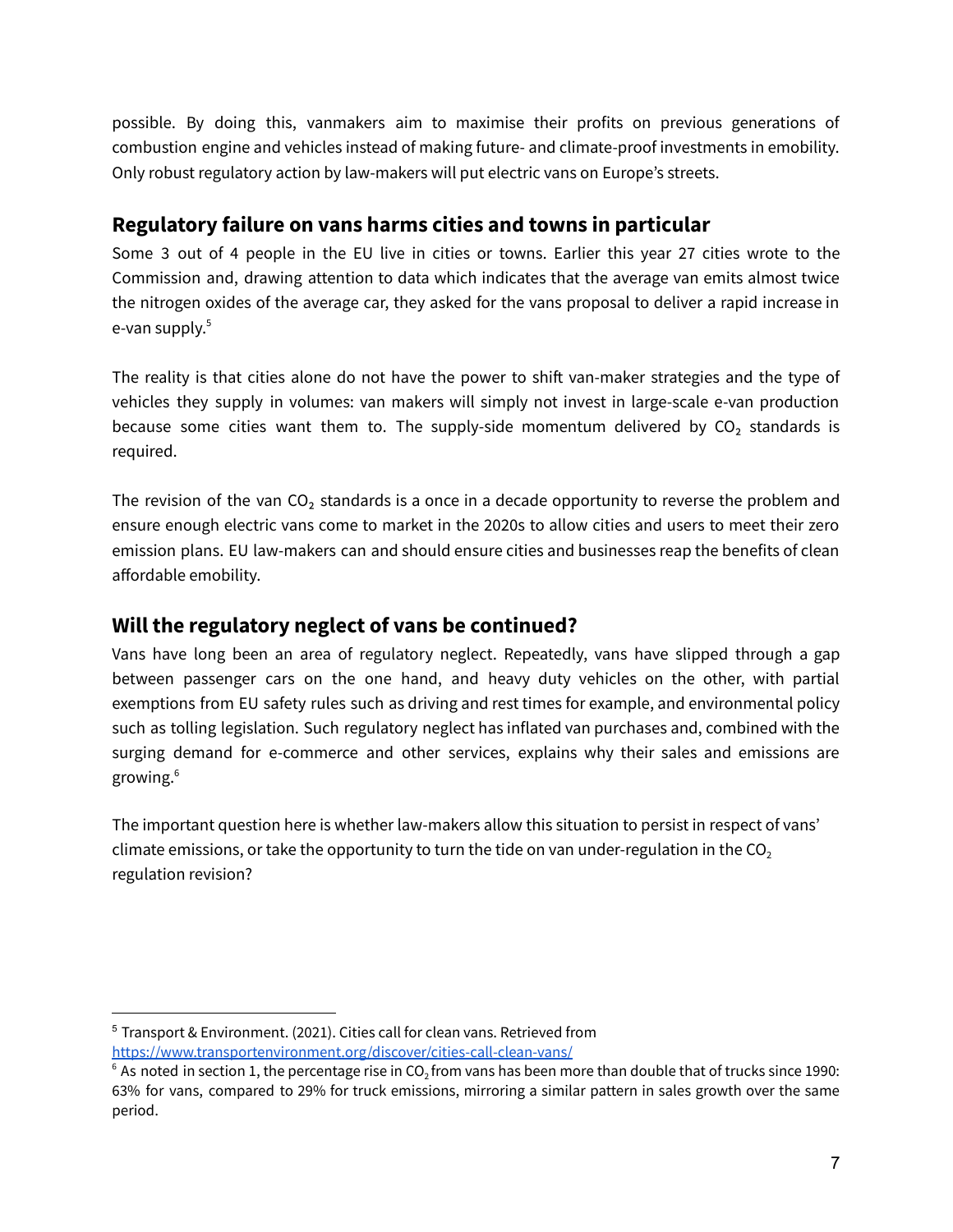# 2. Targets that match the demand and potential of the market

### **Current targets fail to match demand**

Faced with the ultra-low supply of electric vans, major logistics companies such as Deutsche Post-DHL and DPD group have asked vanmakers to bring more e-vans to the market. For DP-DHL, the largest post and parcel delivery company in Europe and globally<sup>7</sup>, the current e-van offer in the critically important 3.5t segment doesn't meet its needs - and the earliest this could change would be 2024 according to the discussions DP-DHL has had with van-makers.<sup>8</sup> E-van range also needs to be increased by vanmakers, according to DP-DHL. The DPD group has also highlighted the e-van shortage, particularly in key market segments, including 3.5t<sup>9</sup>.

### **Current targets fail to match the market potential**

The market potential of e-vans was examined as part of a major study by Bloomberg NEF (BNEF) for T&E published in May this year<sup>10</sup>. BNEF found that a scale up in production would mean that the upfront purchase price (without subsidies) of light e-vans would fall below diesel in 2025, with heavy e-vans becoming cheaper than diesel one year later.

Critically, this **scaled up production to deliver purchase price parity requires effective regulation** which is missing today.

Without effective regulation, van-makers would delay investment, and the market could stagnate with e-vans remaining below 10% of new sales as late as 2029.

The **key risk identified by BNEF - particularly for employment in Europe - is that vanmakers fail to move fast enough in the 2020s**, in turn leaving their suppliers behind. And by failing to meet Europe's demand for e-vans, and develop the emobility value chain, European jobs are lost. The failure of all major European vanmakers to publish effective electrification strategies underlines the high risk in terms of wider public policy, particularly employment.

Already, the transition to electric vans is already far behind the market and looks **set to be very significantly delayed** beyond its techno-economic potential. But **regulation can solve this puzzle**.

<https://www.transportenvironment.org/vans-why-is-going-electric-taking-so-long-webinar/>

 $7$  Ecommerce logistics companies Europe. (n.d.). Ecommerce news. Retrieved from <https://ecommercenews.eu/ecommerce-logistics-companies-europe/>

<sup>&</sup>lt;sup>8</sup> For DP-DHL, the current e-van offer falls short for both cargo capacity and ergonomic reasons, according to Dr. Jörg Salomon, Vice President GoGreen & Automotive Engineering at DP-DHL who spoke at "Vans: why is going electric taking so long?", a webinar hosted on 27 May by T&E. Recording available here:

<sup>&</sup>lt;sup>9</sup> DPD takes 100 more e-vans, urges manufacturers to get a move on. (n.d.). The Energyst. Retrieved from <https://theenergyst.com/dpd-takes-100-more-e-vans-urges-manufacturers-to-get-a-move-on> and see also the webinar recording (referenced just above).

<sup>&</sup>lt;sup>10</sup> Bloomberg, N. E. F. (2021). Hitting the EV inflection Point. Retrieved from <https://www.transportenvironment.org/publications/hitting-ev-inflection-point>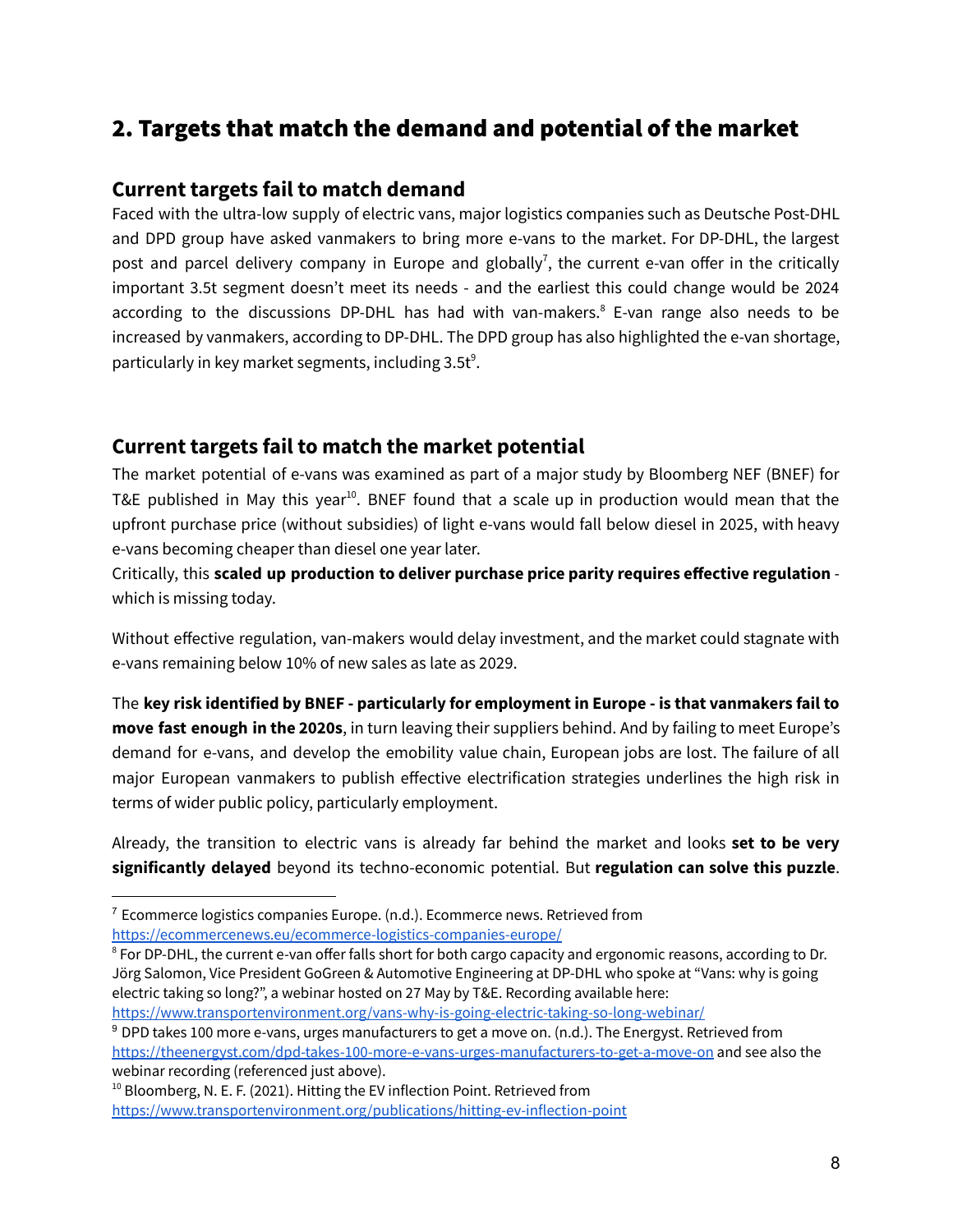And because van production is smaller in scale to cars, the transition to electric vans can happen much more rapidly once it is underway. The **per-vehicle costs of making e-vans fall sharply** when dedicated electric vehicle manufacturing platforms are put in place, together with optimised vehicle architecture and higher e-van production volumes.

# **T&E recommendations: enhanced CO<sup>2</sup> targets required for 2025, 2027 and 2030**

A major change of pace is needed in e-van production during the 2020s. This is necessary to make up for the weak 2020 target (explained above), and the ability of van-makers to achieve a very low 2021 baseline (explained under modalities below). **Figure 3** below plots the trajectory recommended by T&E against that proposed by the Commission and shows that more ambition would deliver 4 million additional e-vans on EU roads by 2030.

### **Maintain 2035 target at -100%**

The 100%  $CO<sub>2</sub>$  reduction target proposed for 2035 by the Commission needs to be maintained in the final co-decision text. It's also important that progressive Member States and/or regions that wish to restrict imports of ICE vehicles from 2030 are not prevented from doing so. $^{\rm 11}$ 

### **Increase 2030 CO<sup>2</sup> target to -80%**

Based on T&E calculations, an **80% CO<sup>2</sup> reduction target is needed for 2030 in order to bring e-vans close to 75% of new sales** by that date. A -80% target for 2030 ensures the EU can reach 100% ZEV sales by 2035. A target less than 80% leaves too much to be done in too short a time, i.e. it would result in too little investment and change management in the 2020s.

<sup>&</sup>lt;sup>11</sup> Under the subsidiarity and environmental law provisions of EU treaties, Member States can set environmental performance standards for new products as long as such standards are non-discriminatory and proportionate to the aim to be achieved. Given the mounting scale of the climate emergency, restricting the sale of new ICE cars and vans is entirely proportionate.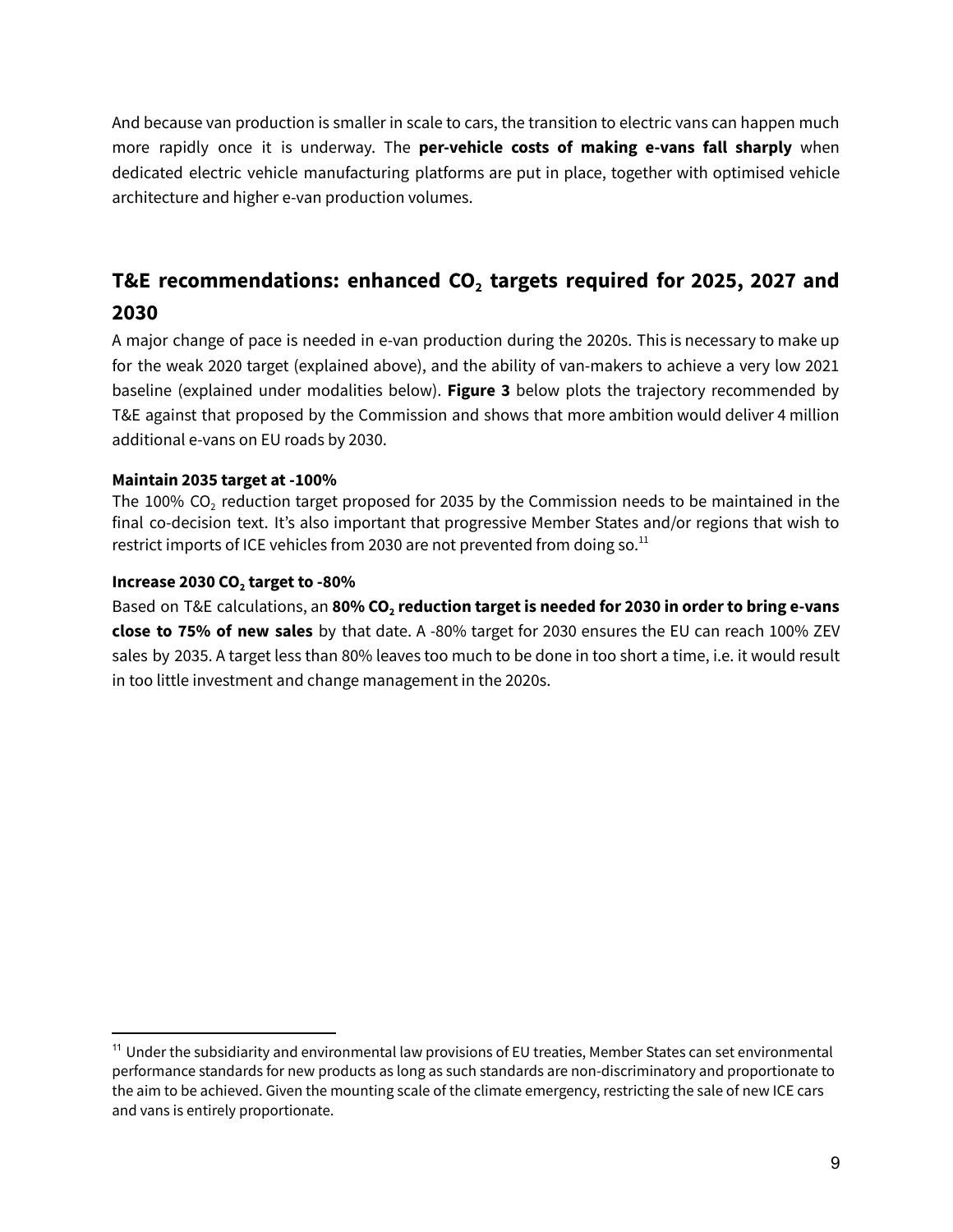# Vans: new proposal leaves the EU short of 4 million e-vans in 2030



Notes: A 50% CO2 reduction by 2030 was proposed by the Commission as part of the Fit for 55 package. T&E recommends -80% for 2030, complemented by cuts of 25% for 2025 and 45% for 2027. E-van sales are estimated from the different CO2 targets, assuming ICE improvement, mass adjustment, eco-innovation credits and WLTP-NEDC uplift.

Source: T&E modelling of the van CO2 standards regulation, and Bloomberg NEF forecasts from Hitting the EV inflection point, 2021

### **Figure 3: Higher van CO<sup>2</sup> targets deliver a 3-fold increase in e-van stock by 2030**

### **Spur the e-van market in the 2020s (2025 and 2027 targets)**

It's vital to drive the e-van market faster in the 2020s: without revised targets for 2025 and 2027 e-van supply could remain as low as 10% up until 2029 (depending on how regulatory flexibilities are used). The BNEF study shows **it is possible to drive the electric van market faster in the 2020s, and it is crucial to do so with higher intermediate CO<sup>2</sup> targets**: regulation needs to push the market, not follow it.

### **Increase 2025 CO<sup>2</sup> target to -25%**

The 2025 target should be increased to -25% (from -15%). Strengthening the 2025 target will both redress the very weak 2021 baseline (discussed under modalities below) and boost the sale of e-vans.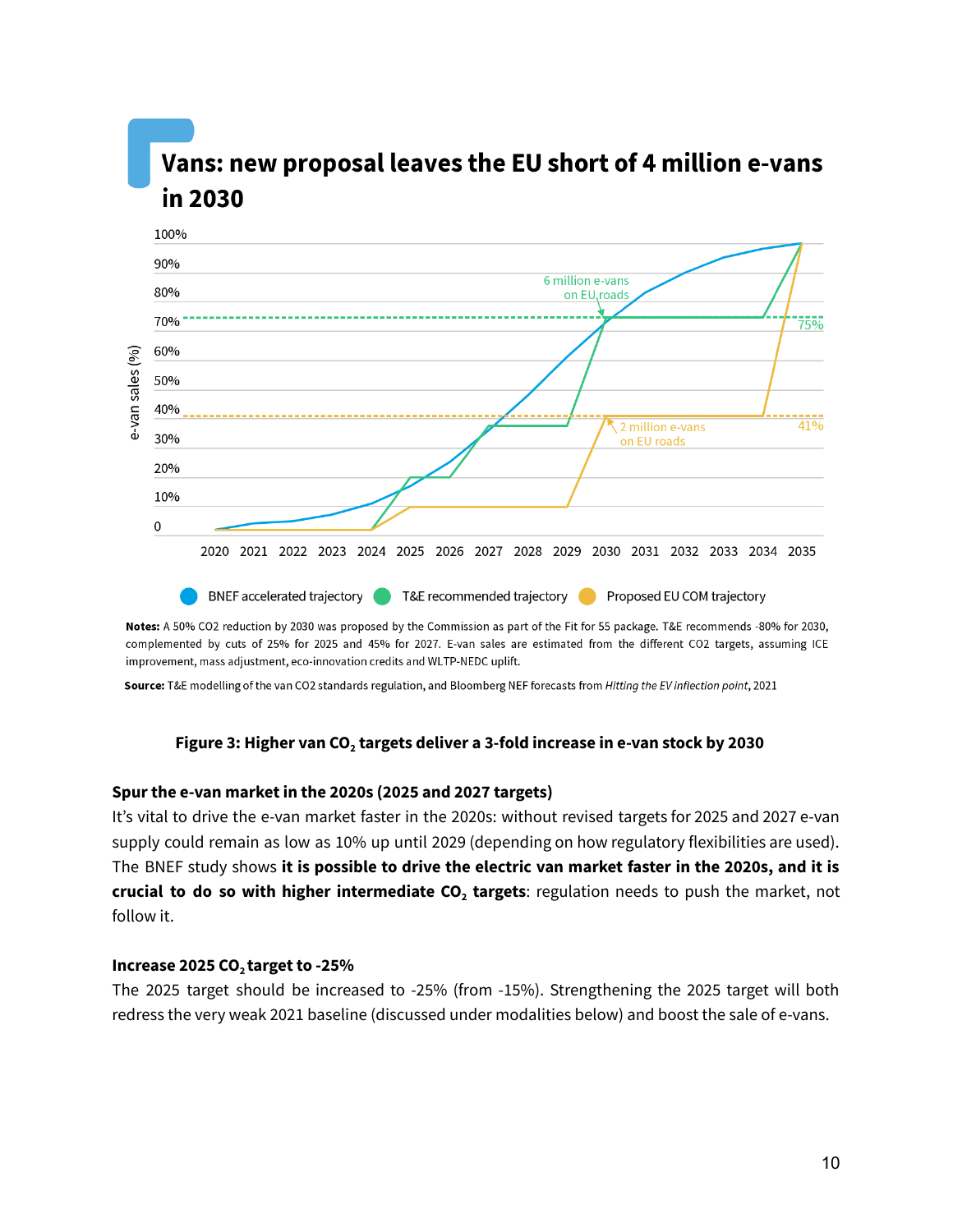To be clear on what would be lost if nothing is done on the 2025 target: the  $-15\%$  CO<sub>2</sub> target currently set for 2025 can be achieved by only selling around 10% BEVs, whereas a -25% reduction target will push this to 20% BEV sales<sup>12</sup>.

### **2027 CO<sup>2</sup> target of -45%**

To ensure the step-wise ramp up of e-van sales, an intermediate target is needed between -25% CO $_{\rm 2}$  in 2025 and -80% in 2030. T&E recommends -45% for 2027, bringing zero emission new van sales to almost two out of five (38%) by the same date.

### **Benefits of the T&E trajectory in terms of e-vans and emissions**

The commercial and environmental outcomes of the Commission proposal can be contrasted with the enhanced pathway advocated by T&E. There are more than 28 million vans on EU roads today,<sup>13</sup> but only 2 million would be electric by 2030 under the Commission's proposal. Compare this to 6 million e-vans under T&E's proposed targets, meeting the market potential identified by BNEF. Regarding emissions, the more ambitious proposal saves an additional 42 MtCO<sub>2</sub> over the period 2025 to 2030 inclusive. There is a ramp-up in emission-saving over this period, starting with 1 Mt in additional savings in 2025, 3 Mt in 2026, rising steadily year by year to reach 13 Mt in 2030. For context, 42 MtCO<sub>2</sub> corresponds to the emissions of all vans in France, Germany and Italy in 2019, while 13 MtCO<sub>2</sub> exceeds the emissions from all vans in Germany in 2019. $^{\rm 14}$ 

<sup>13</sup> ACEA (2021). Fact sheet: Vans. Retrieved from [https://www.acea.auto/fact/fact-sheet-vans/.](https://www.acea.auto/fact/fact-sheet-vans/) <https://www.transportenvironment.org/discover/how-regulation-is-failing-to-electrify-europes-van-market/>

<sup>12</sup> Transport & [Environment.](http://paperpile.com/b/GHFoX3/j4rx) (2021). *European van market unplugged: how weak regulation is failing [electrification](http://paperpile.com/b/GHFoX3/j4rx)*. Retrieved from

 $^{14}$  T&E' proposal saves 42.2 MtCO $_{2}$  from 2025–2030 compared to the EC proposal, including 12.8 MtCO $_{2}$  in 2030 alone. According to the UNFCCC, vans in 2019 emitted 21.0 MtCO $_2$  in France, 11.9 MtCO $_2$  in Germany, and 9.8  $MtCO<sub>2</sub>$  in Italy.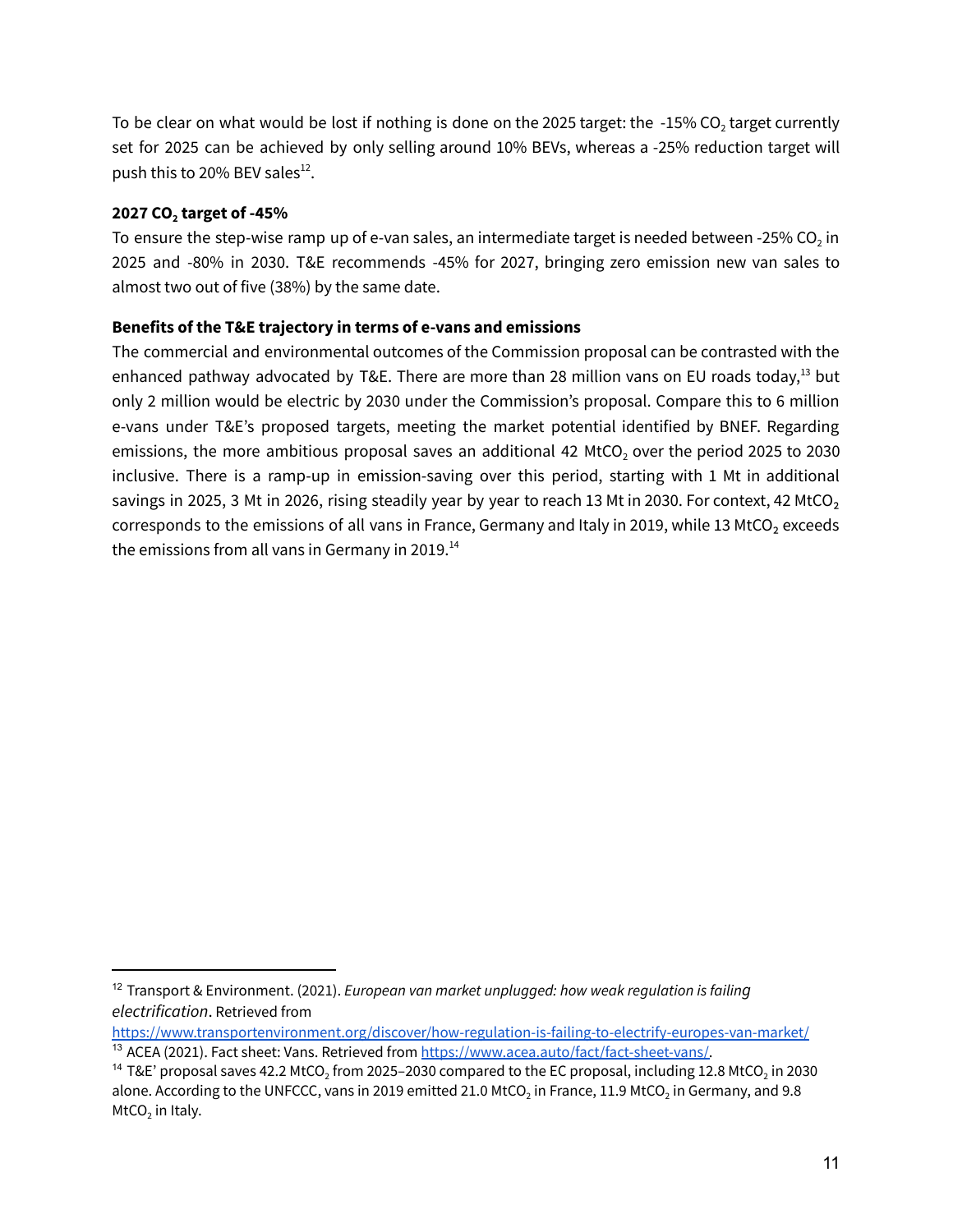

Source: T&E (2021) EU Transport Roadmap Model

### **Figure 4: Higher ambition saves an additional 42 Mt CO₂ in 2025 - 2030**

# 3. Modalities

## Avoid the hybrid loophole for vans

While plug-in hybrid vehicles (or PHEVs) make up just over half of plug-in sales for passenger cars, PHEV van sales are virtually non-existent at present. One of the key reasons for this is that PHEV vans (or battery electric vans) did not benefit from super-credits. Also, PHEV vans are not given the additional multiplier (0.7) added for PHEV cars towards reaching the ZLEV benchmark in the period 2025 - 2030 (discussed further below). As noted by BloombergNEF, plug-in hybrid cars are used primarily as a compliance tool to reach CO<sub>2</sub> targets, while T&E and others have already highlighted the questionable benefits on the road (PHEV passenger car emissions are on average 2 - 4 times higher in the real world than in official laboratory tests<sup>15</sup>).

<sup>&</sup>lt;sup>15</sup> ICCT (2020). Retrieved from <https://theicct.org/news/press-release-PHEV-usage-sept2020>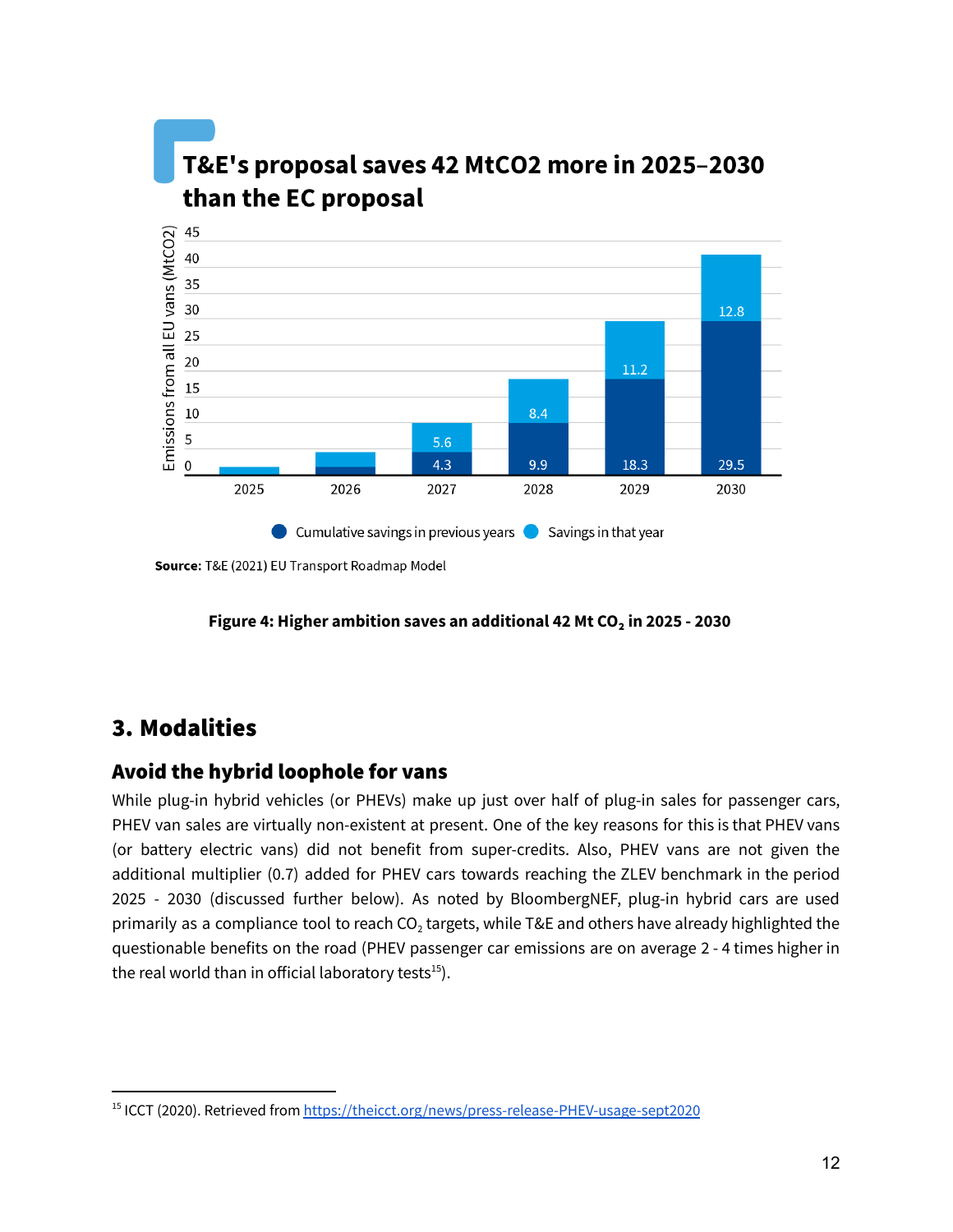PHEV vans are not expected to play a substantial role in the van market during the 2020s, **projected at only 2.5% of van production in 2030 (56,000 units)**. <sup>16</sup> The reason here is chiefly economic. According to BNEF, plug-in hybrids do not benefit from the same cost reductions as battery electric vehicles because PHEVs can't be produced on optimised BEV dedicated platforms and incur higher relative battery costs (due to the smaller battery volumes used). BNEF says it does "not see PHEVs as an attractive drivetrain technology in the long term, since there is no route for them to become cheaper on an up-front price basis than BEVs".

Plug-in hybrid vans are already treated generously in the laboratory tests used for regulatory compliance. Lobbying to **weaken the van regulation to favour PHEV vans <sup>17</sup> needs to be resisted in light of the problems it has caused** passenger car CO<sub>2</sub> regulation.

The super-credit mechanism is a non-binding provision (i.e. optional for both car and van-makers) agreed under the 2019 reform intended to boost the sale of ZLEVs (zero- and low-emission vehicles) until 2025. In 2025 it is to be replaced by a different incentive mechanism known as the ZLEV benchmark.

Under the ZLEV benchmark (which is also non-binding / optional), a vanmaker can relax its specific emissions target if its share of ZLEV sales exceeds a benchmark of 15% from 2025 to 2029. Exceeding the ZLEV benchmark by one percentage point increases the manufacturer's  $CO<sub>2</sub>$  target (in g/km) by one percent, making it easier to comply with. Target weakening is capped at 5%, so vehicle makers benefit from the full bonus by selling at least 20% ZLEV. The share of ZLEV sales is weighted according to a system which counts zero-emission vehicles as one, and PHEVs as less than one depending on their emissions.

In its July 2021 package, the Commission proposes ending the benchmark in 2029: ZLEV incentivisation is entirely unnecessary from 2030 given that all new sales must be zero emission from 2035. However, a number of further reforms are needed to govern the operation of the benchmark from 2025 to 2029. First, only ZEVs should be counted (to avoid incentivising PHEVs for the reasons outlined above). Second, the level should be raised to 20% - 25% (up from 15%) so that van-makers exceed 20% - 25% ZEV sales before their  $CO<sub>2</sub>$  target is weakened. And third, a safeguard is needed to disapply the benchmark once the market average reaches 25% ZEV sales. These are the most effective steps decision-makers can take to boost ZEVs, while avoiding incentivising PHEVs.

 $16$  Transport & Environment (2021). European van market unplugged: how weak regulation is failing electrification. Retrieved from

[https://www.transportenvironment.org/wp-content/uploads/2021/08/202105\\_van\\_CO2\\_report\\_final\\_compress](https://www.transportenvironment.org/wp-content/uploads/2021/08/202105_van_CO2_report_final_compressed-1.pdf) [ed-1.pdf](https://www.transportenvironment.org/wp-content/uploads/2021/08/202105_van_CO2_report_final_compressed-1.pdf)

<sup>&</sup>lt;sup>17</sup> ACEA (2021). ACEA has asked for the PHEV threshold to be raised from 50g/km to 80g/km: ACEA [Position](http://paperpile.com/b/GHFoX3/4Fm1) Paper - Review of the CO<sub>2</sub> [Regulation](http://paperpile.com/b/GHFoX3/4Fm1) for cars and vans, p.8. [Retrieved](http://paperpile.com/b/GHFoX3/4Fm1) from

[https://www.acea.auto/uploads/publications/ACEA\\_Position\\_Paper-Review\\_of\\_the\\_CO2\\_Regulation\\_for\\_cars\\_a](https://www.acea.auto/uploads/publications/ACEA_Position_Paper-Review_of_the_CO2_Regulation_for_cars_and_vans.pdf#page=5) [nd\\_vans.pdf#page=5](https://www.acea.auto/uploads/publications/ACEA_Position_Paper-Review_of_the_CO2_Regulation_for_cars_and_vans.pdf#page=5)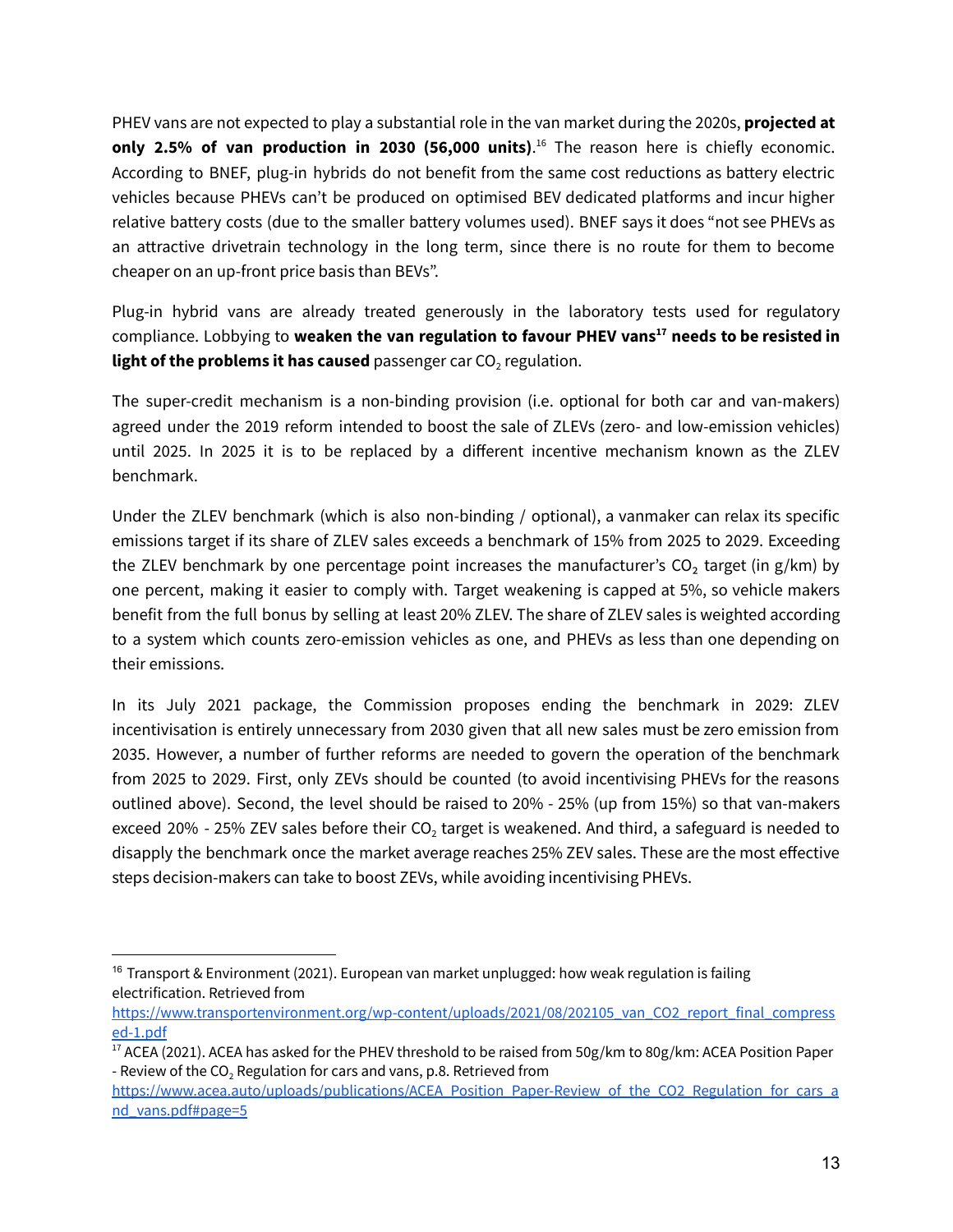A further strand of reform must focus on accurately capturing PHEV emissions in official tests. This means revising the way PHEV emissions are calculated by amending the WLTP regulation using real world fuel consumption data (which is being collected as standard for all new vehicles as of 2021 from on-board fuel consumption meters). This will incentivise vehicle makers to improve their PHEV offer, as well as promote driver awareness programmes to encourage regular charging.

The Commission has started the process, but progress has been very slow with no meaningful changes expected until 2030, leaving the risk of new polluting PHEV vans growing their market share. EU and national policy-makers should therefore revise the legislation to ensure the Commission solves this problem sooner.

To recap, regulation is best focused on the solution - BEVs, and steer away from mechanisms that would only push the market to PHEVs. Three key changes to the benchmark are set out above to deliver this. To ensure PHEV emissions are accurately reflected requires amendment of the WLTP test.

### **Replacing 'mass-adjustment'**

Under the current regulation, there is a damaging design flaw in the form of the mass-adjusted target as it disincentives lightweighting, and drives the market towards heavier vans given that OEMs have less stringent targets when they sell heavier vans. Because of the increasing average mass trend, average mass-adjusted emissions in 2020 were 6% above the official target (156 gCO<sub>2</sub>/km vs 147  $gCO<sub>2</sub>/km$ ).

### **Solution: two separate categories with no mass-adjustment**

The sales of vans should be divided into two categories: Category 1 including small and medium vans (equivalent to category N1 Classes I and II), and Category 2 including large vans (Class III). CO<sub>2</sub> targets should then be applied to each of the two categories separately, working from a category-specific baseline in 2021; as proposed here -25% in 2025, -45% in 2027, and -80% in 2030, and -100% in 2035. The absence of mass adjustment within the two above-described categories would incentivise OEMs to make lighter vans *within both categories* and prevent any ongoing increasing mass trends contributing to weakening the targets, as described above. This design ensures a more harmonised CO<sub>2</sub> reduction across van output, small/medium and large. It will require that the European Commission distinguishes the two category-specific baselines used for the targets from 2025.

### **Reform of the zero emission weight allowance (2030 - 2035)**

From 1 January 2025, article 2(1)(b) of Regulation 2019/631 provides that the maximum weight of zero-emission vans will be increased above applicable limits "if the excess reference mass is due only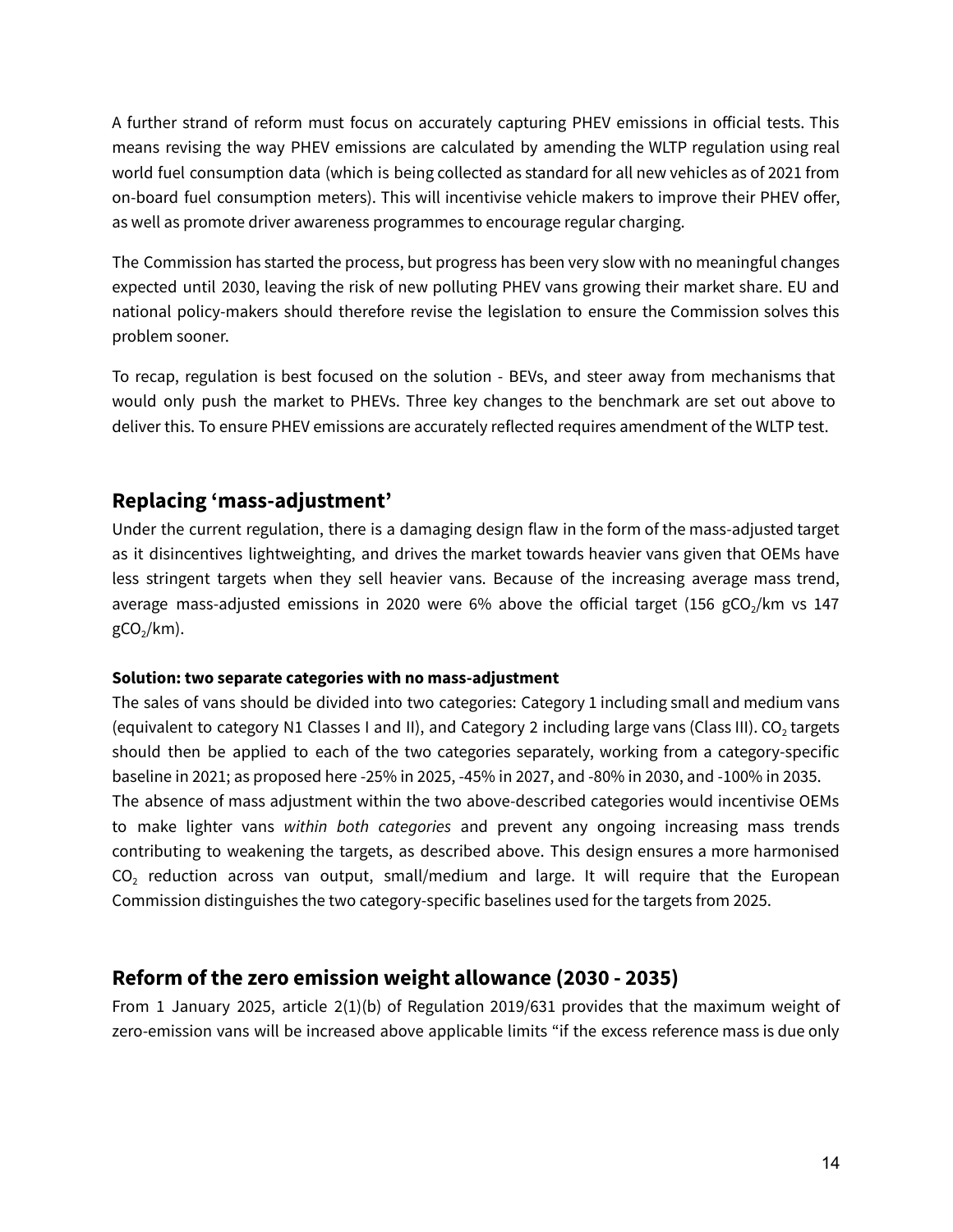to the mass of the energy storage system" (e.g. the battery).<sup>18</sup> Work to bring this reform into European and national implementing legislation is ongoing.<sup>19</sup> The measure goes in the right direction: a weight allowance for ZE vans avoids penalising zero emission technology due to extra battery weight and thus makes these vehicles more competitive. This is an important enabling measure to facilitate the adoption of zero emission vans in the short and medium term. However, the additional weight allowance (starting in 2025) is currently unlimited in weight and time.

In 2035 – when all new vans are zero emission - the weight allowance should be fully phased out to avoid any long term distortions in the road freight market. From 2030 an ever-increasing portion of new sales will be zero emission, and there should be a limit from then (2030) on the extra mass (of the energy storage system) that can be subtracted. If the weight allowance is not fully phased out by 2035, there will be an unintended and generalised *de facto* weight increase of vans (larger and heavier zero emission vans), leading to wider market distortion where vans could out-compete $^{20}$  and displace light trucks.

T&E recommends that primary law, i.e. the co-decision, should include a provision to phase out the weight allowance over the period 2030 - 2035. Secondary legislation (a delegated/implementing act), informed by the pace of technological development, can subsequently set the exact trajectory of the phase-out.

[https://eur-lex.europa.eu/legal-content/EN/TXT/?uri=CELEX%3A32019R0631.](https://eur-lex.europa.eu/legal-content/EN/TXT/?uri=CELEX%3A32019R0631)

<sup>&</sup>lt;sup>18</sup> Regulation (EU) 2019/631 of 17 April 2019 setting CO<sub>2</sub> emission performance standards for new passenger cars and for new light commercial vehicles; retrieved from

<sup>&</sup>lt;sup>19</sup> Commission (DG Clima) presentation and note of Oct 2021 on the implementation of Article 2(1)(b) of Regulation 2019/631 – zero-emission vehicles of category N; retrieved from

<https://circabc.europa.eu/sd/a/db9aa770-6dbf-45cf-b37d-dce1c24ee6ea/Zero-emission%20vans.pdf> and [https://circabc.europa.eu/sd/a/56c3b228-8a88-47e7-8a5d-3d0efac5a662/Note%20on%20zero-emission%20vans](https://circabc.europa.eu/sd/a/56c3b228-8a88-47e7-8a5d-3d0efac5a662/Note%20on%20zero-emission%20vans%20%26%20Article%202(1)(b).pdf) [%20%26%20Article%202\(1\)\(b\).pdf](https://circabc.europa.eu/sd/a/56c3b228-8a88-47e7-8a5d-3d0efac5a662/Note%20on%20zero-emission%20vans%20%26%20Article%202(1)(b).pdf) respectively.

<sup>&</sup>lt;sup>20</sup> Vans already have certain competitive advantages (as noted in section 1), including partial exemptions from EU safety rules such as driving and rest times, and environmental policy such as tolling legislation, acting to increase their sales and emissions. An indefinite weight allowance would contribute further.